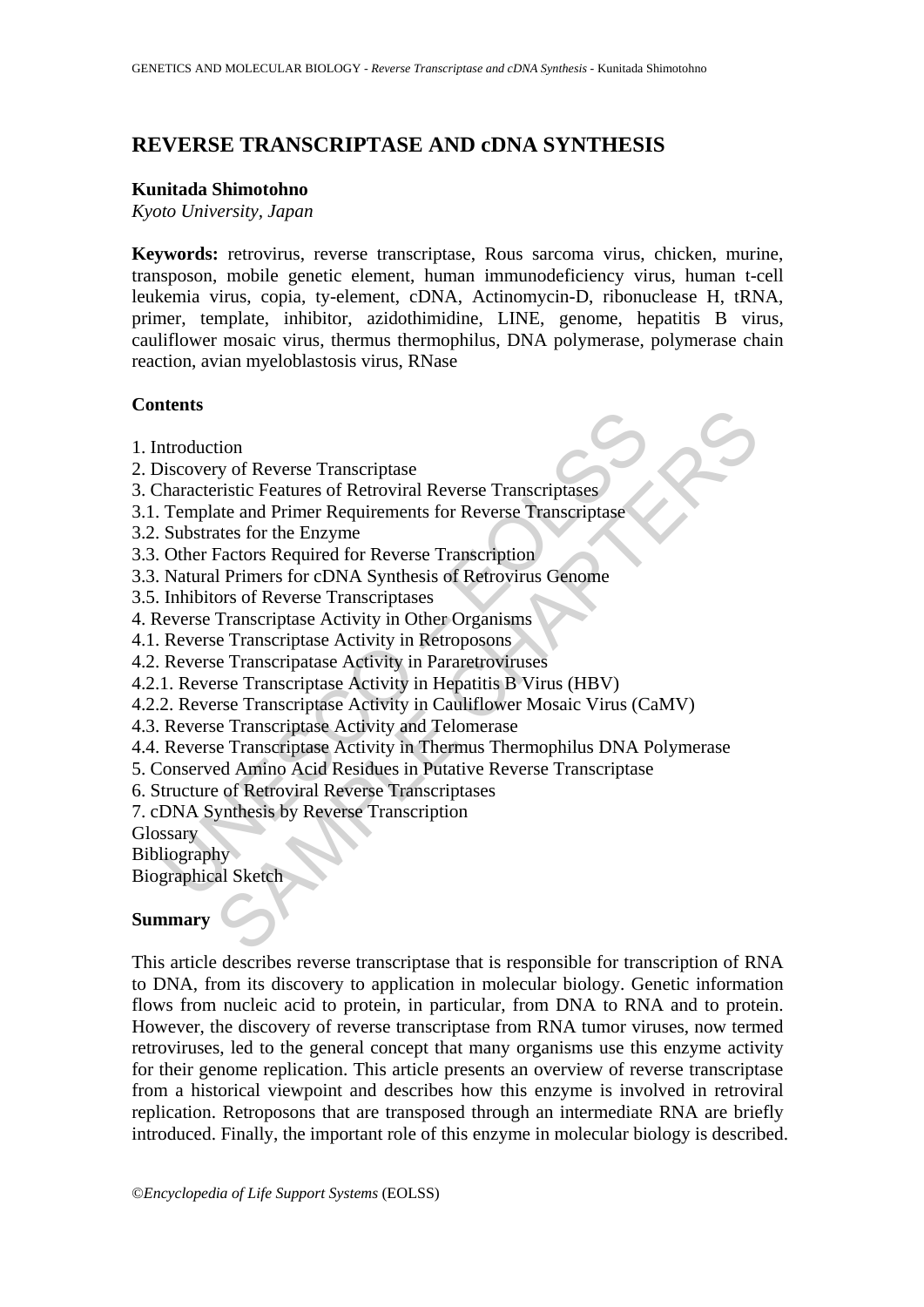# **1. Introduction**

Two groups working independently in the United States in 1970 discovered reverse transcriptase activity in retroviruses. Howard Temin and Satoshi Mizutani, and David Baltimore respectively found the activity of RNA-dependent DNA synthetase (now called reverse transcriptase) in chicken and murine retroviruses, which are RNAcontaining viruses that cause tumor formation upon infection. Almost seven years before the discovery of the enzyme, Temin had conducted an experiment in which he hypothesized the possible involvement of reverse transcription in retroviral replication. He had long been working on chicken retroviruses, including Rous sarcoma virus (RSV), to determine the mechanism of cancer caused by the viruses, and had previously established the focus assay system for transformation by RSV. This work made it possible to titrate an amount of the virus by counting the number of foci. Using this technique, he analyzed replication of the virus and made a series of unexpected observations indicating that the replication of RSV was fundamentally different from that of other RNA-containing viruses. The unexpected observations included the fact that the genetic information determining the morphology of cells transformed by RSV infection was transmitted to daughter cells following cell division, even in the absence of virus replication or of virus genomes in infected cells.

technique, he analyzed replication of the virus and made a serievations indicating that the replication of RSV was fundamenta of other RNA-containing viruses. The unexpected observations the genetic information determining que, he analyzed replication of the virus and made a series of unexpects indicating that the replication of RSV was fundamentally different frem RNA-containing viruses. The unexpected observations included the firet rememb Based on this observation, Temin proposed that the viral genome was present in infected cells in a stably inherited form. He called this inherited form of the virus a "provirus." Actinomycin-D (Act-D), a metabolic inhibitor of DNA synthesis that inhibits DNA-directed RNA synthesis, was added to the culture medium of RSVinfected cells to analyze whether focus formation by RSV was affected. He found that this drug inhibited virus production. Moreover, this inhibition occurred at the early stage of cell infection by RSV. Thus, it appeared that DNA synthesis was required at an early stage of RSV infection and DNA-directed synthesis was subsequently required for production of progeny virus. Temin proposed the DNA provirus hypothesis on the basis of these observations. It was generally believed at that time that genetic information flows through DNA to RNA and then to protein and not from protein to nucleic acid or even from RNA to DNA, and thus Temin's radical proposal took a long time to be accepted. Direct confirmation of his hypothesis required evidence of the presence of viral DNA integrated into the host chromosome and demonstration of an enzyme activity responsible for conversion from viral RNA to DNA. Temin tried to demonstrate the presence of viral DNA in RSV-infected cells by RNA-DNA hybridization experiments, but the data were not sufficient to confirm the presence of viral DNA in the chromosome.

### **2. Discovery of Reverse Transcriptase**

Before the discovery of reverse transcriptase in RNA viruses, there was accumulating evidence that viruses such as vaccinia virus, reovirus and vesicular stomatitis virus have enzyme activities to synthesize nucleic acid in their virus particles. Temin and Mizutani, and Baltimore independently, demonstrated the presence of reverse transcriptase activity in virions. RNA tumor viruses are classified into types A, B, C, and D based on structural differences revealed under electron microscopy. After reverse transcriptase in RNA viruses was discovered, it was proposed to call them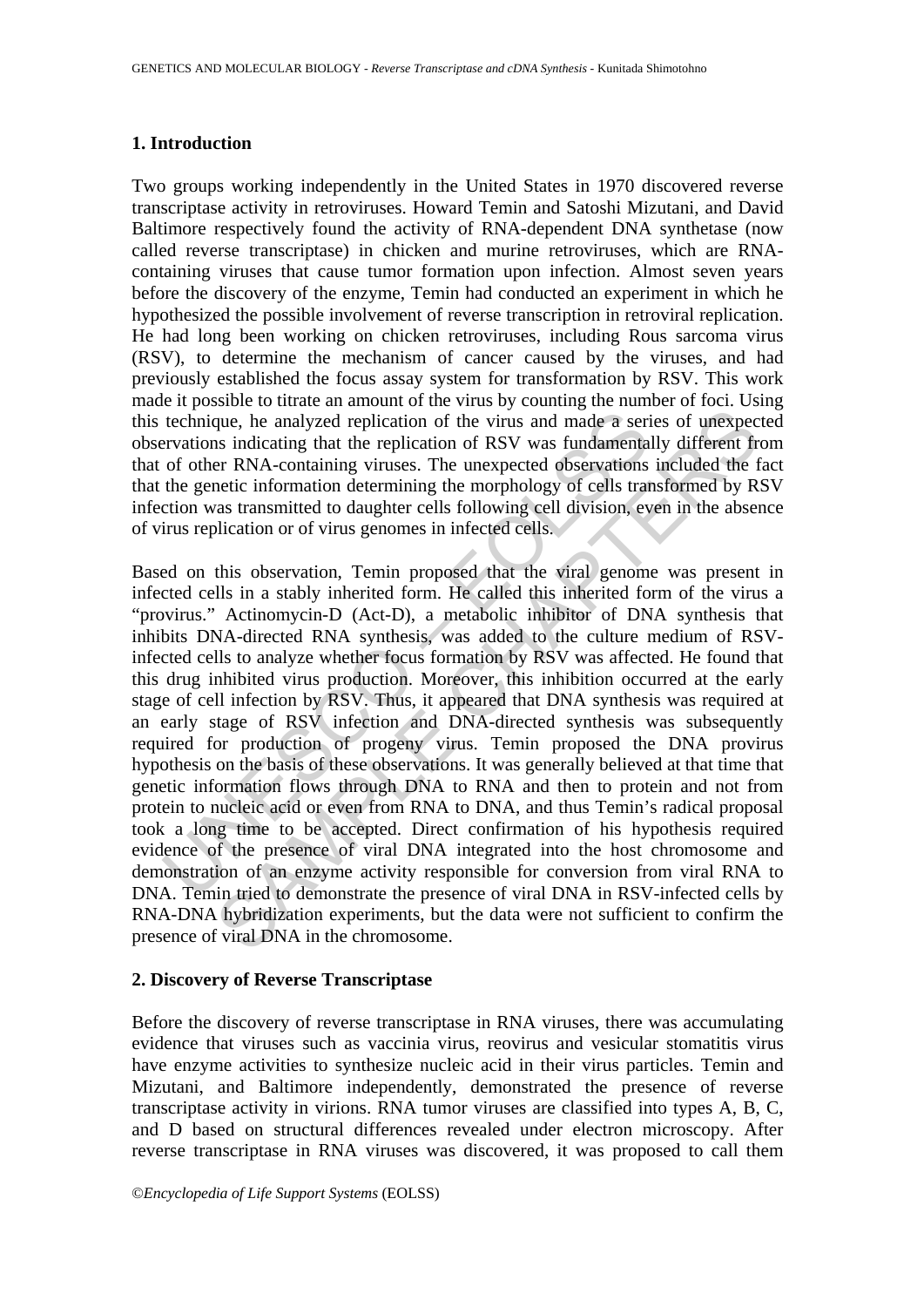"retroviruses." This term is now generally accepted and is used in this article in the case of C-type RNA tumor viruses such as RSV and murine retroviruses. Treatment of virions with nonionic detergent or organic solvent such as ether or acetone increases the enzyme activity, suggesting that these viruses are coated with lipid. In some cases the enzyme activity can be observed without detergent treatment. However, in such cases it is likely that the virions are partially disrupted during preparation.

## **3. Characteristic Features of Retroviral Reverse Transcriptases**

## **3.1. Template and Primer Requirements for Reverse Transcriptase**

activity was abolished by treatment with ribonuclease (RNase).<br>
fied enzyme, it was shown that this enzyme also catalyzes DN.<br>
A as a template. Retroviruses contain a dimeric RNA genome i<br>
on and produce viral DNA by rever x was abolished by treatment with riboundease (RNase). Later, using<br>zyme, it was shown that this enzyme also catalyzes DNA synthesis us<br>template. Retroviuses contain a dimeric RNA genome in each infective<br>l produce viral This enzyme requires RNA as well as DNA as a template. Enzyme assay using partially disrupted retroviruses showed that RNA was required as a template because the activity was abolished by treatment with ribonuclease (RNase). Later, using the purified enzyme, it was shown that this enzyme also catalyzes DNA synthesis using DNA as a template. Retroviruses contain a dimeric RNA genome in each infectious virion and produce viral DNA by reverse transcription. In addition to reverse transcriptase activity, ribonuclease H activity as well as DNA polymerase activity is required for the synthesis of a complete infectious virus DNA *in vivo*. In the completed virus DNA after reverse transcription, additional viral sequences that are not included in genomic RNA as such are recruited to the 5' and 3' end, and thus the DNA forms long terminal repeats (LTR) at both ends of the molecule. In this reaction, the enzyme requires tRNA as a primer as described in detail below. Any RNA, including homopolymers such as poly- (riboinosine), poly- (ribocytidine), and poly- (ribouridine) or mRNA, can also act as a template, although the efficiency of reverse transcription differs with different templates and combinations of template and primer sequences. Due to the low sequence specificity for the template, retroviral reverse transcriptases are now widely used to make cDNA from various RNAs. Moreover, as mentioned above, DNA can also serves as a template due to the DNA-dependent DNA polymerase activity in reverse transcriptase. However, it should be mentioned that complete double-stranded DNA or RNA molecules cannot be transcribed. The reverse transcribed retroviral product is covalently linked with an RNA primer. Moreover, a specific dinucleotide product having a structure of covalently linked of ribo-adenosine and deoxyribo-adenosine was discovered after complete digestion of the reaction product of reverse transcription of the genome of avian myeloblastosis virus, an avian retrovirus, with DNase and RNase. This indicated the involvement of some specific primers in reverse transcription.

### **3.2. Substrates for the Enzyme**

In reverse transcription of viral genomic RNA, deoxyribo nucleoside triphosphates, dATP, dCTP, dGTP, and TTP are required as substrates. Nucleotide sequence analysis showed the synthesized DNA to have a sequence complementary to the template. However, ribonucleoside triphosphates are not incorporated into the reaction product, and show inhibitory effects at high concentrations. Synthetic nucleoside triphosphates, not present as a natural form, can be incorporated in some cases and used as inhibitors for retroviral replication.